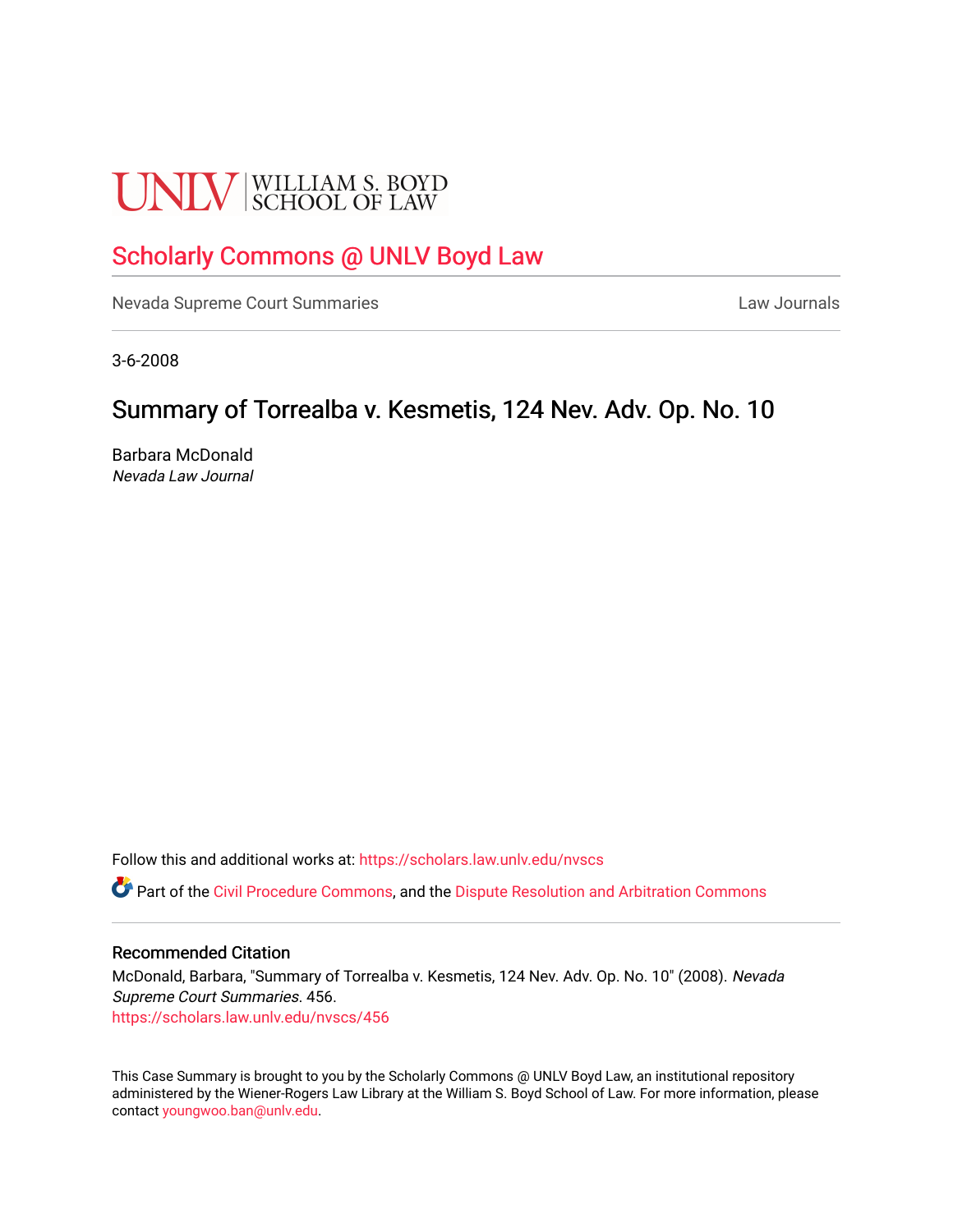*Torrealba v. Kesmetis***, 124 Nev. Adv. Op. No. 10 (March 6, 2008)[1](#page-1-0)**

# **CIVIL PROCEDURE**

# **Summary**

Appeal from a district court summary judgment in a tort action.

# **Disposition/Outcome**

 Reversed and remanded the district court's summary judgment dismissing claims of negligence per se and fraud, and remanding to the district court the question of whether instruments recorded but improperly acknowledged served as constructive notice under N.R.S. 111.320.

# **Factual and Procedural History**

 In 1997, Mrs. And Mrs. Leonard and Shelly Torrealbas began investing with J.M.K. Investments, Inc., such that J.M.K. would make real estate loans, naming the Torrealbas as lenders. In April 2000, J.M.K. informed the Torrealbas that borrowers on three loans were going to default. The defaulting loans included the Taylor ranch, Saxton, and Diamond Key Homes loans. On January 7, 2003, the Torrealbas learned that three declarations of agency and limited powers of attorney had been notarized and recorded for the loans. The powers of attorney authorized J.M.K. to sign for the Torrealbas when reconveying the deeds of trust to the borrowers.

 The Torrealbas neither signed powers of attorney nor appeared before notaries for the Taylor ranch or Saxton loans. However, two notary employees of J.M.K., Laurie Kesmetis and Emily Herrera, notarized the Torrealbas' signatures on powers of attorney and recorded the documents on February 20, 1998 for the Taylor ranch loan and May 27, 1999 for the Saxton loan. Although Leonard Torrealba admitted to signing a document on his and Shelly Torrealba's behalf, he asserted that he did not understand that the document was a power of attorney and did not sign the document in front of a notary. The document was recorded on July 20, 2000, but who notarized it remains unknown.

On January 6, 2006, the Torrealbas filed a complaint in the district court against J.M.K, Kesmetis, Herrerra, and John Keilly, the president of J.M.K. The Torrealbas alleged negligence per se for violations of N.R.S. 240.075, 240.120, and 240.150. They also alleged fraud. They claimed injury as a result of J.M.K.'s improper reconveyance of deeds of trust in which the Torrealbas had an interest. The defendants argued that the statute of limitations barred the claim for negligence per se. The court agreed and granted the defendants summary judgment, further finding that the Torrealbas had constructive notice of all three powers of attorney upon recordation. The court also found that the Torrealbas had actual notice of the Diamond Key Homes power of attorney because Leonard had signed the document. As a result of both findings, the court determined that

 $\overline{a}$ 

<span id="page-1-0"></span><sup>&</sup>lt;sup>1</sup> By Barbara McDonald.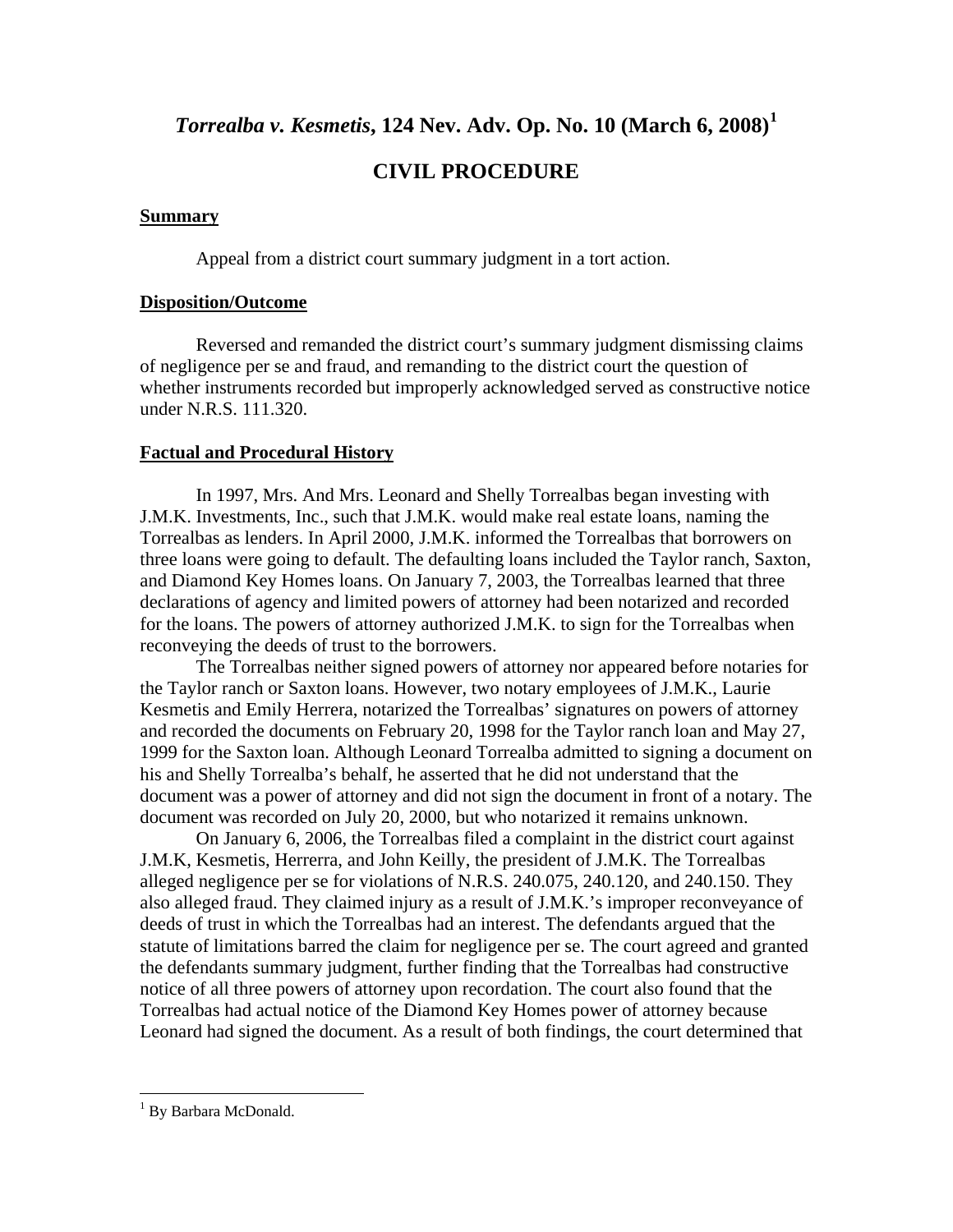the claims were time-barred under the two year statute of limitations pursuant to N.R.S. 11.190(4)(b). The Torrealbas appealed after a denial of their motion for reconsideration.

## **Discussion**

## Negligence per se

 The Torrealbas brought their actions under N.R.S. 240.150(1) and 240.150(2). They did not bring their claims under N.R.S. 240.150(3) and 240.150(4), which authorized the Secretary of State to discipline a notary public for willful violations of regulatory duties. Neither of the statutes under which the Torrealbas brought their claim referred to penalties. Therefore, the Torrealbas claimed that their negligence per se claim was not "[a]n action upon a statute for a penalty" and therefore should not be subject to the two-year statute of limitations which N.R.S. 11.190(4)(b) required. They argued that instead, N.R.S. 11.190(3)(a), which provides for a three-year statute of limitations for "actions upon a liability created by statute" should apply.

The court agreed, looking to *Sonoma County v. Hall*<sup>[2](#page-2-0)</sup> for its rationale. In *Sonoma*, the California court applied a three-year statute of limitations to an action on the bond of a county recorder.<sup>[3](#page-2-1)</sup> Statute had created the position of county recorder; statute prescribed the recorder's duty to collect and pay fees; and statute created liability for failure to perform the duty. $4$  Thus when the recorder failed to pay the county the collected amount, the court applied the three-year statute for actions upon a statute-created liability.<sup>[5](#page-2-3)</sup>

 [Similarly here, a statute authorized the notary public's position, duties and](#page-2-3)  [liabilities. The Secretary of State retained authority to penalize the notary. A notary was](#page-2-3)  [required to file a bond for \\$10,000 payable to the state to provide indemnification. The](#page-2-3)  [court reasoned that a claim on a notary's official bond under 240.150\(1\) and 2401.150\(2\)](#page-2-3)  [was an action upon a liability created by statute. Therefore, the three-year statute of](#page-2-3)  [limitations applied.](#page-2-3) 

 The respondents further argued that the claims at bar were "[a]n action upon a statute for penalty" and therefore subject to the two-year statute of limitations. However, the court construed "penalty" as meaning something other than a pecuniary loss. Because the Torrealbas were suing for losses resulting from alleged notary misconduct, as authorized by statute, the court characterized their action as one upon a liability created by statute. The Torrealbas brought their claim within the three-year limit because they discovered the conduct on January 7, 2003 and filed their complaint on January 6, 2006.

#### Fraud

Upon appeal, the Torrealbas based a claim of fraud on N.R.S. 240.150. Because the statute makes no provision for fraud, the court concluded that such use of the statute was improper. The court said that the Torrealbas claim was based on common law. Therefore, the three-year statute of limitations pursuant to N.R.S. 11.190(3)(d) would

 $\overline{a}$ 

 $2^2$  62 P. 257, 257 (Cal. 1900).

<span id="page-2-2"></span><span id="page-2-1"></span><span id="page-2-0"></span>*<sup>3</sup> Id.* 

<span id="page-2-3"></span> $^{4}$  *Id.* 

*<sup>5</sup> Id.*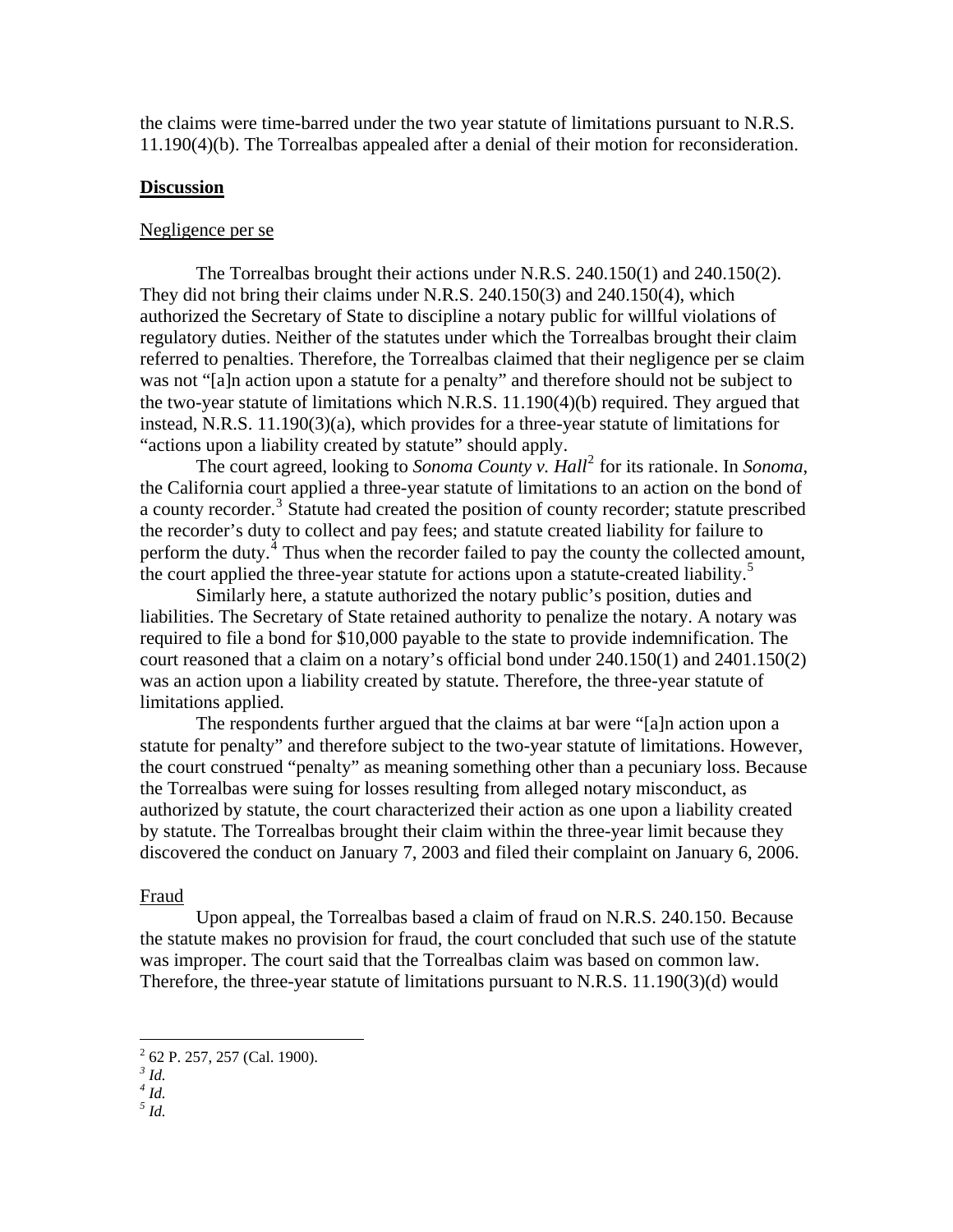apply. The court held that the district court erred in applying the two year-statute of limitations pursuant to NRS 11.90(4)(b).

 The district court found that the Torrealbas had actual notice of the Diamond Key Homes power of attorney when Leonard signed the document. The district court also found that Leonard had constructive notice of all three powers of attorney as of their recordation dates. These dates were all more than three years before the Torrealbas filed suit. However, the Torreablas claimed they discovered the facts regarding the fraud on January 7, 203. Noting that an action for fraud "accrues when the aggrieved party discovers the facts constituting the fraud," the court held that their January 6, 2006 complaint was timely.

## Actual notice

 Although the Torrealbas acknowledged that Leonard signed their names on a document that later attached to the Diamond Key Homes power of attorney, they maintained that it was a separate sheet and did not include any acknowledgement. Furthermore, J.M.K. never informed the Torrealbas of the document's intended use. The court ruled that a genuine issue of material fact existed as to whether Leonard knew about the document and whether his signature supplied actual notice. The court therefore held that summary judgment against the Torrealbas was inappropriate.

#### Constructive Notice

 On this issue the court responded to an issue of first impression: whether the recordation of an improperly acknowledged instrument provided constructive notice. The Torrealbas maintained that it did not, while the respondents looked to N.R.S. 11.315 and N.R.S. 11.320 to contend that the act of recording certain instruments imparts notice of the documents to third parties, subsequent mortgagers, and subsequent purchasers.

 The court held that a recorded but improperly acknowledged instrument could only provide constructive notice if honoring the instrument would not create harm or improperly benefit the notary or any other party to the instrument.

 The court explained that N.R.S. 111.450(1) requires that powers of attorney be acknowledged and recorded in the same manner as any other instrument conveying or affecting property. Under N.R.S. 111.320, filing an acknowledged and recorded written instrument that conveys or affects property serves as notice of its contents to all persons. N.R.S. 111.315 requires that the instruments be recorded in the county in which the property exists if recordation is to serve as notice.

 N.R.S 111.320 further requires that powers of attorney be acknowledged pursuant to N.R.S. Chapter 111. N.R.S. 111.240 requires that acknowledgement of a power of attorney containing authority to convey real property conform to provisions of the Uniform Law on Notarial Acts.<sup>[6](#page-3-0)</sup>

 The court concluded that a "bare allegation" of a defect in a power of attorney's acknowledgement could not prevent a recorded power of attorney from serving constructive notice. The court also rejected a rule requiring strict compliance with notarial requirements because doing so would prevent courts from considering the individual facts of a case. In doing so it noted that some jurisdictions require strict

<u>.</u>

<span id="page-3-0"></span> $6$  N.R.S. §§ 240.161 - 240.169.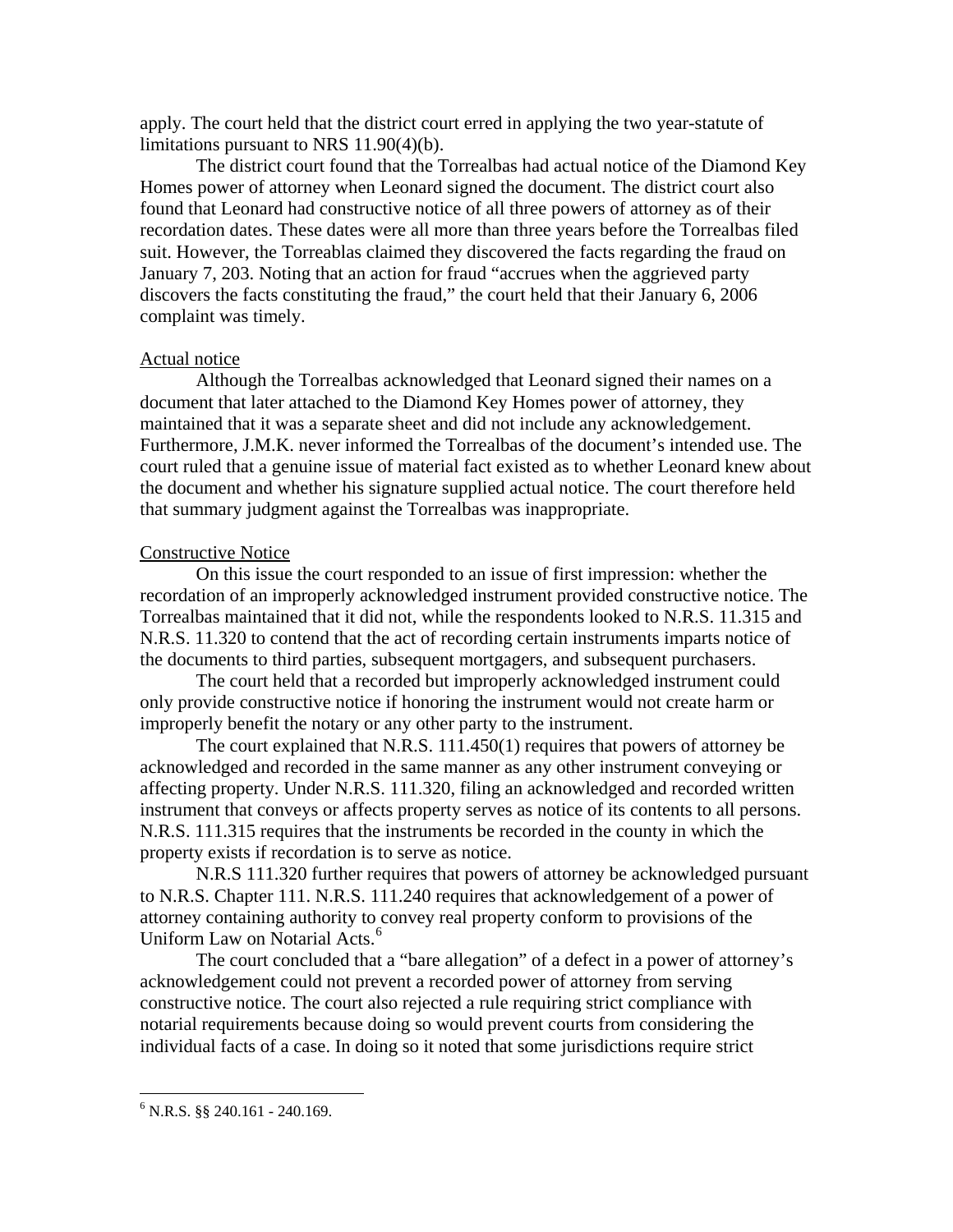compliance.[7](#page-4-0) However, the court adopted the test from *In re Williams*, [8](#page-4-1) allowing courts to consider the individual facts in a case of defective acknowledgement. Doing so woul d allow courts to waive some technical notarial violations while protecting any actual harm that might flow from honoring an improperly acknowledged document.

 In *Williams* a notary altered an acknowledgement to appear as if the debtors in a bankruptcy case had signed a deed in Maryland.<sup>[9](#page-4-2)</sup> However, it had actually been notarized in West Virginia.[10](#page-4-3) The notary made the change because he was only authorized to acknowledge signatures in Maryland.<sup>[11](#page-4-4)</sup> The deed was then recorded in West Virginia.<sup>[12](#page-4-5)</sup> The bankruptcy trustee sought to have the mortgage company declared an unsecured creditor because of the improper acknowledgement.<sup>[13](#page-4-6)</sup>

 The *Williams* court framed the test as whether any harm flowed from the transaction or any improper benefit flowed to the notary or any party to the instrument.<sup>[14](#page-4-7)</sup> If the answer to either question was affirmative, then the acknowledgement was invalid and the recorded instrument would fail to serve constructive notice.<sup>[15](#page-4-8)</sup>

 Here, the court adopted the *Williams* test. The court provided a rationale similar to that of *Williams* and stated that the test "strikes an appropriate balance between respecting the role of substantive notary requirements in protecting parties to a transaction from wrongdoing or fraud and recognizing that certain technical acknowledgement violations may not warrant voiding an instrument."

 The district court concluded that for at least three years before they filed their complaint, the Torrealbas had constructive notice of all three powers of attorney. However because it was not clear whether the Diamond Key Homes loan power of attorney had been signed, acknowledged or recorded, the issue was remanded to the district court.

 The Torrealbas had constructive notice of the other two loans only if improper benefit to the notaries or other parties would not flow or harm would result as a result of honoring the improperly acknowledged power of attorney. The Torrealbas alleged that they never appeared before the notaries to sign the powers of attorney for the Saxton or Taylor Ranch loans. No genuine issue of material fact existed with regard to the propriety of the acknowledgements because J.M.K. did not refute that the Torrealbas failed to appear before the notaries. Since they did not appear, the powers of attorney were not acknowledged pursuant to N.R.S. 240.1655(2)(a), and the court therefore reversed summary judgment. It further remanded to the district court for a determination of whether honoring the improperly acknowledged powers of attorney would cause harm or confer a benefit.

 $\overline{a}$ 

- <span id="page-4-6"></span>
- 
- <span id="page-4-8"></span><span id="page-4-7"></span>

<span id="page-4-0"></span><sup>7</sup> *See* Szczepka v. Weaver, 942 P.2d 247, 249 (Okla. Civ. App. 1997); Succession of Wilson, 213 So. 2d 776, 780 (La. Ct. App. 1968); Gulft Production Co. v. Continental Oil Co., 61 S.W.2d 185, 186-187 (Tex. Civ. App. 1993).

<sup>8</sup> 584 S.E.2d 922 (W. Va. 2003).

<span id="page-4-3"></span><span id="page-4-2"></span><span id="page-4-1"></span><sup>9</sup> *Id.* at 924.<br>
<sup>10</sup> *Id.*<br>
<sup>11</sup> *Id.*<br>
<sup>12</sup> *Id.*<br>
<sup>14</sup> *Id.* at 928.<br>
<sup>15</sup> *Id.* 

<span id="page-4-5"></span><span id="page-4-4"></span>